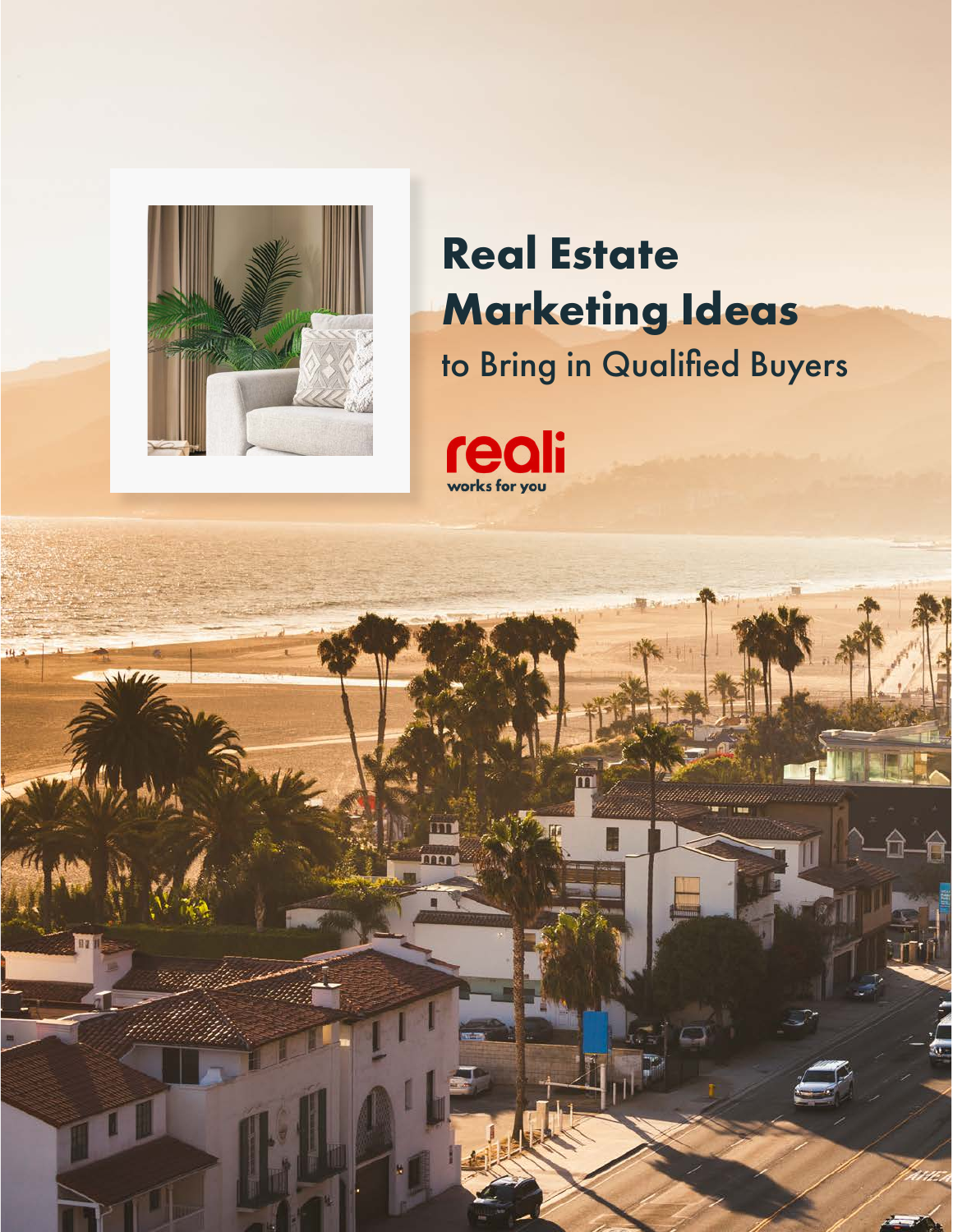# **Table of Contents**

- Introduction 3
- Leverage Positive Client Feedback 4
- Build Partnerships 5
- Get on Social Media 6
- Create a Website 7
- Build a Blog 8
- Nurture Your Leads 9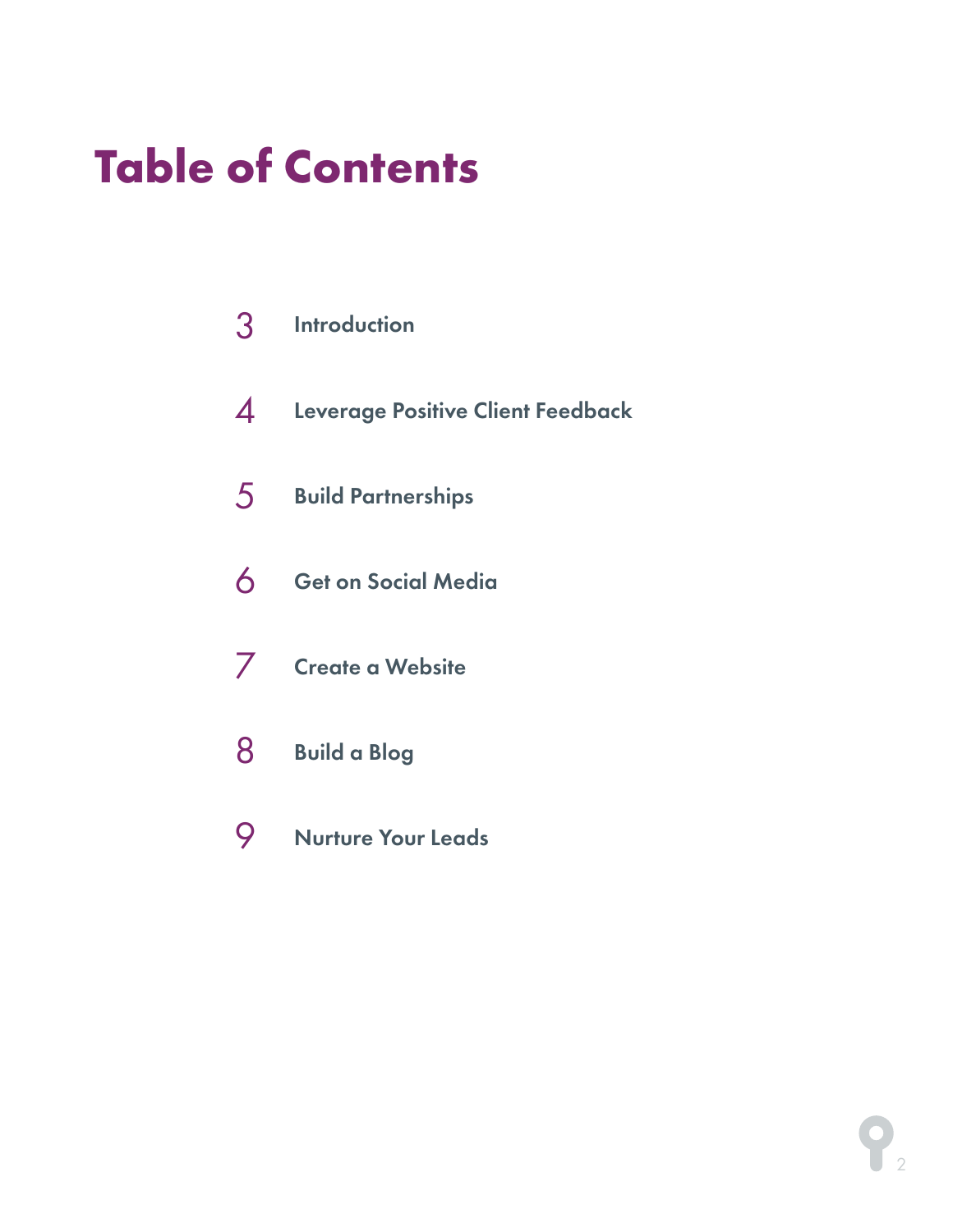

As a real estate agent, it's crucial to maintain a healthy pipeline of real estate leads as business fluctuates seasonally. When mortgage rates are low and the market is hot, you may have leads coming in every day. However, something just around the corner can mean a lull in your business, whether that's winter months, market fluctuations, or something else. Whatever the cause, this bump in the road can mean a halt to your momentum — and your commission checks.

To stay successful despite the unpredictable nature of the real estate industry, it's important to arm yourself with an arsenal of lead-generating tactics. **[A recent study by the National](https://www.nar.realtor/research-and-statistics/research-reports/highlights-from-the-profile-of-home-buyers-and-sellers)  [Association of Realtors \(NAR\)](https://www.nar.realtor/research-and-statistics/research-reports/highlights-from-the-profile-of-home-buyers-and-sellers)** found that nearly 90% of buyers purchased their home through an agent or broker in 2020 — and almost 75% of them only interviewed one real estate agent when deciding who to work with in their home search.

These numbers show the importance of building top-of-mind awareness among your prospects. To help with this, we've put together this list of real estate marketing ideas to bring in qualified buyers.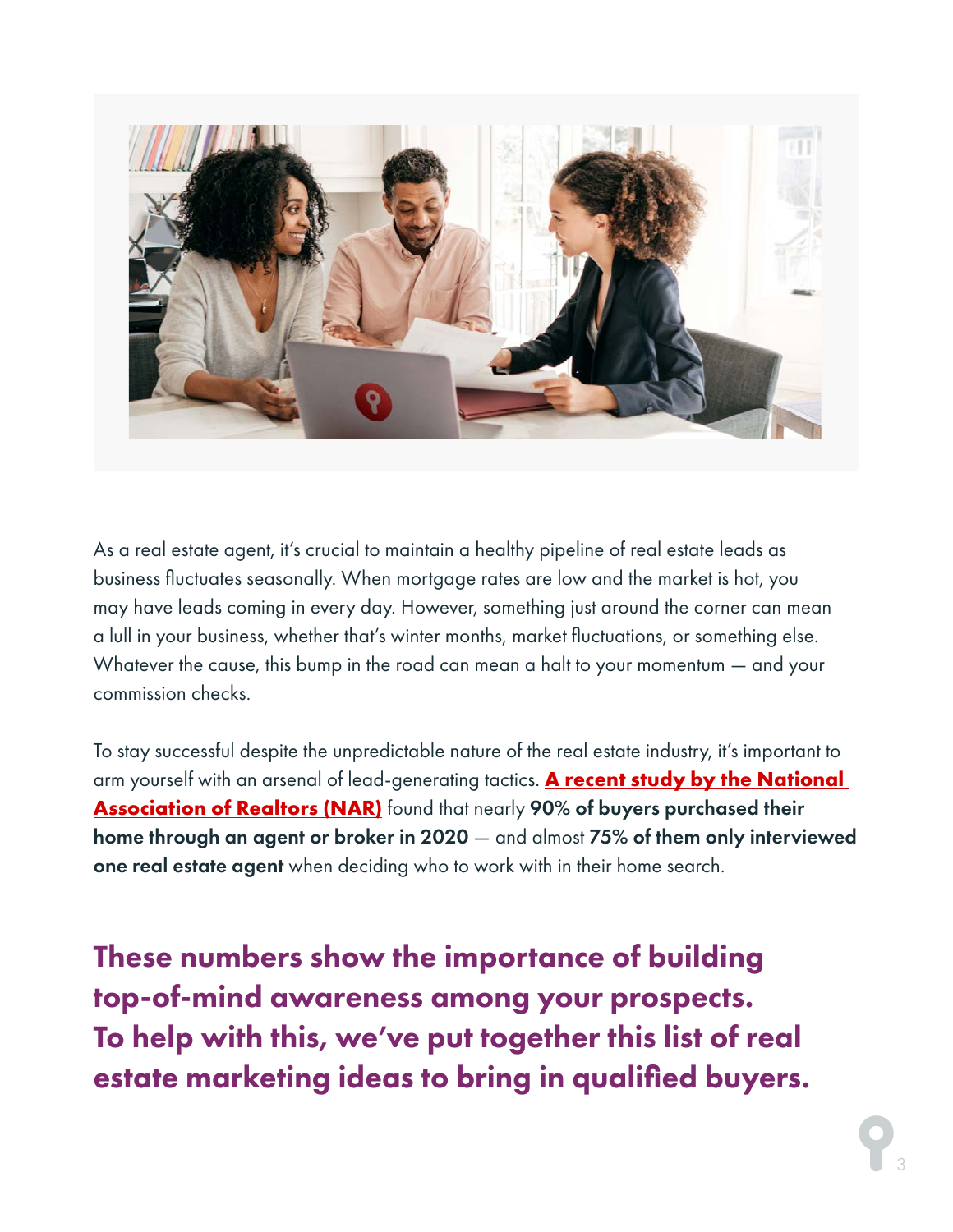

## **Leverage Positive Client Feedback**

Many buyers use a **[local real estate](https://reali.com/real-estate-agents?utm_source=mktg-ebook&utm_medium=organic&utm_campaign=agentrecruitin&utm_content=marketingideasforagents)  [agent](https://reali.com/real-estate-agents?utm_source=mktg-ebook&utm_medium=organic&utm_campaign=agentrecruitin&utm_content=marketingideasforagents)** they found through friends or family, so you must regularly ask past clients for referrals. Once your buyers are settled in their new home, follow up to ask how they are doing and include a referral request. You can even plan a housewarming party for the new homeowners and use the opportunity to meet and mingle with potential buyers.

You can also ask your satisfied clients for a written blurb detailing their experience working with you. Once you have this (and their permission to share it, of course), you can put it on your website so that potential buyers have a practical, objective understanding of how you serve your clients and what it would be like to work with you.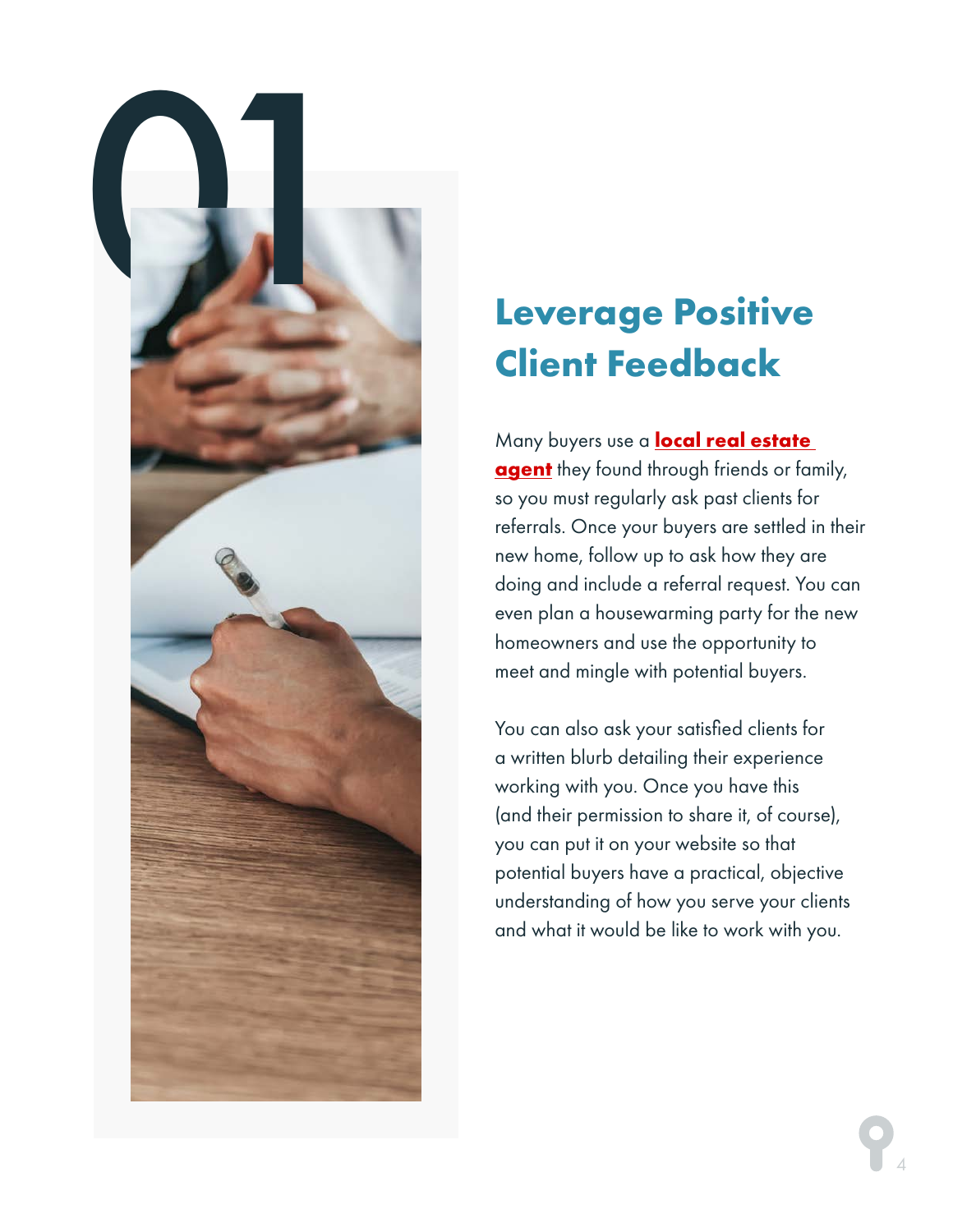

## **Build Partnerships**

Real estate is all about networking and relationships. Consider building mutually beneficial partnerships by networking with other local businesses willing to exchange referral leads and referrals. Some strategies include co-hosting a happy hour and sending locally-sourced gifts to clients or leads.

Few of the best industries where real estate agents can form partnerships include:

- Insurance agencies
- Personal bankers
- Commercial lenders
- Title companies
- Home staging professionals
- Cleaning services
- Landscapers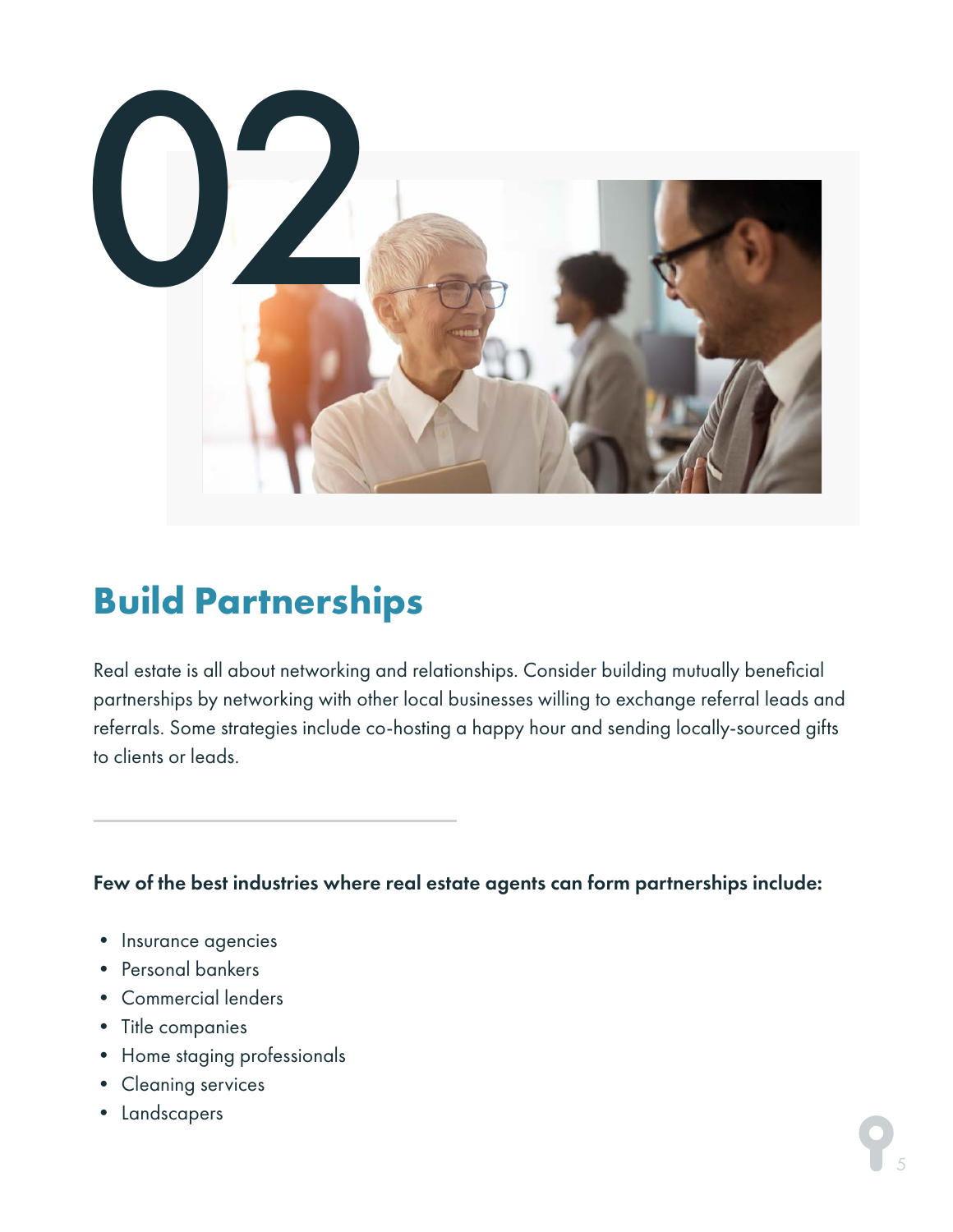

## **Get on Social Media**

If you're a real estate professional looking to generate more leads this year, social media is by far the most powerful tool at your disposal. Posting interesting content and engaging on social media can help you stay top of mind with your social sphere of influence. However, many agents do not know where to begin when it comes to social media marketing.

#### Reali Advantage

**WE PROVIDE TOOLS SO YOU CAN AUTOMATICALLY POST RELEVANT CUSTOM CURATED CONTENT, FRESH LISTINGS, AND HOLIDAY GREETINGS TO YOUR SOCIAL MEDIA.**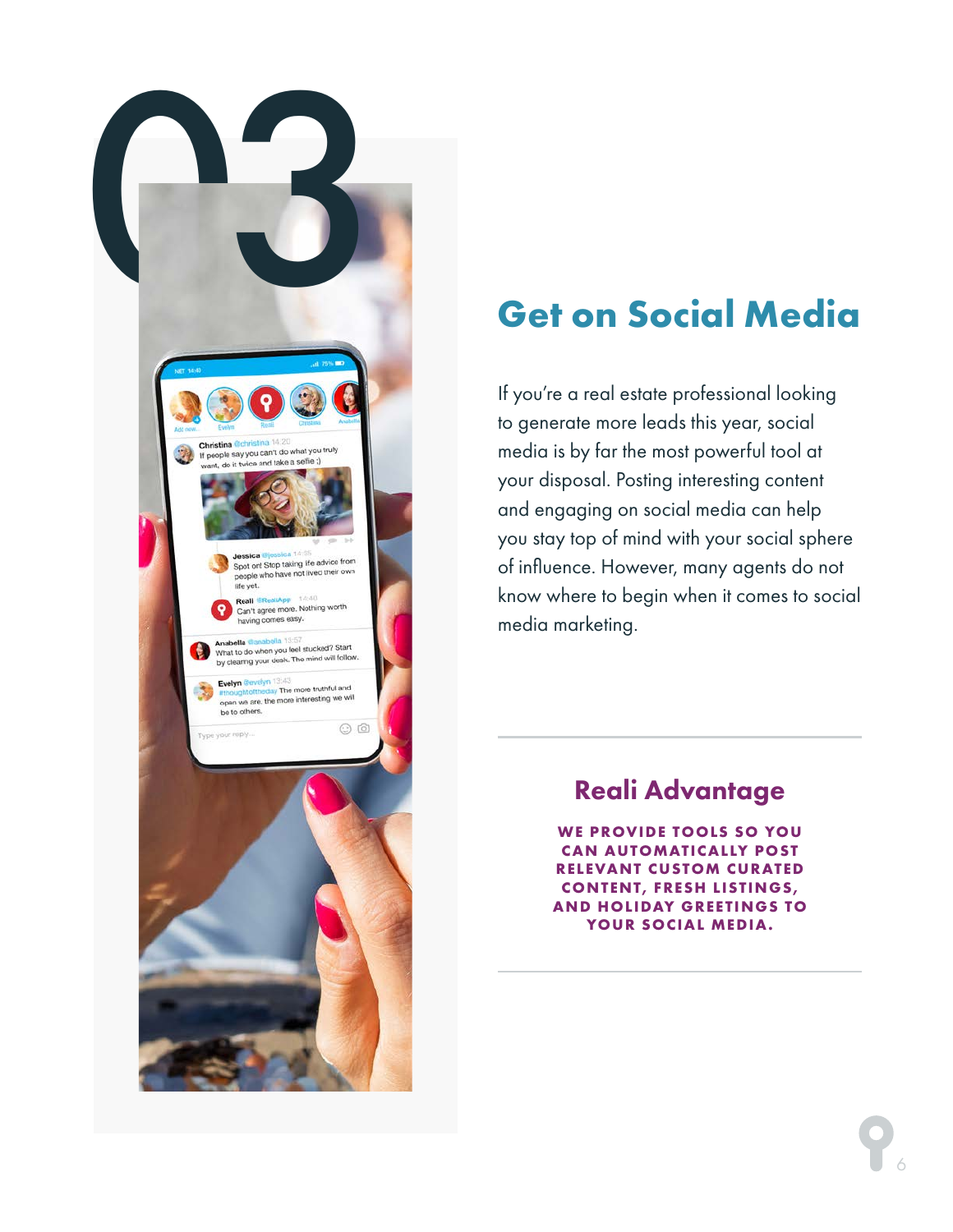

#### **Create a Website**

It sounds simple, but creating a website is an essential first step in building your brand awareness as a real estate agent. Most buyers today search the internet to explore mortgage options and investigate products or services before buying, including real estate agents in their area. Building a website for your business will show potential clients what you have to offer and what they can expect from working with you. Include your listings on the site, and update them regularly. Also, consider adding something "extra" or unexpected to help your website stand out, such as a **[mortgage calculator](https://www.mortgagecalculator.org/)** or community calendar.

#### Reali Advantage

**ALL REALI AGENTS ARE PROVIDED WITH THEIR OWN MICROSITES UPON JOINING OUR BROKERAGE.**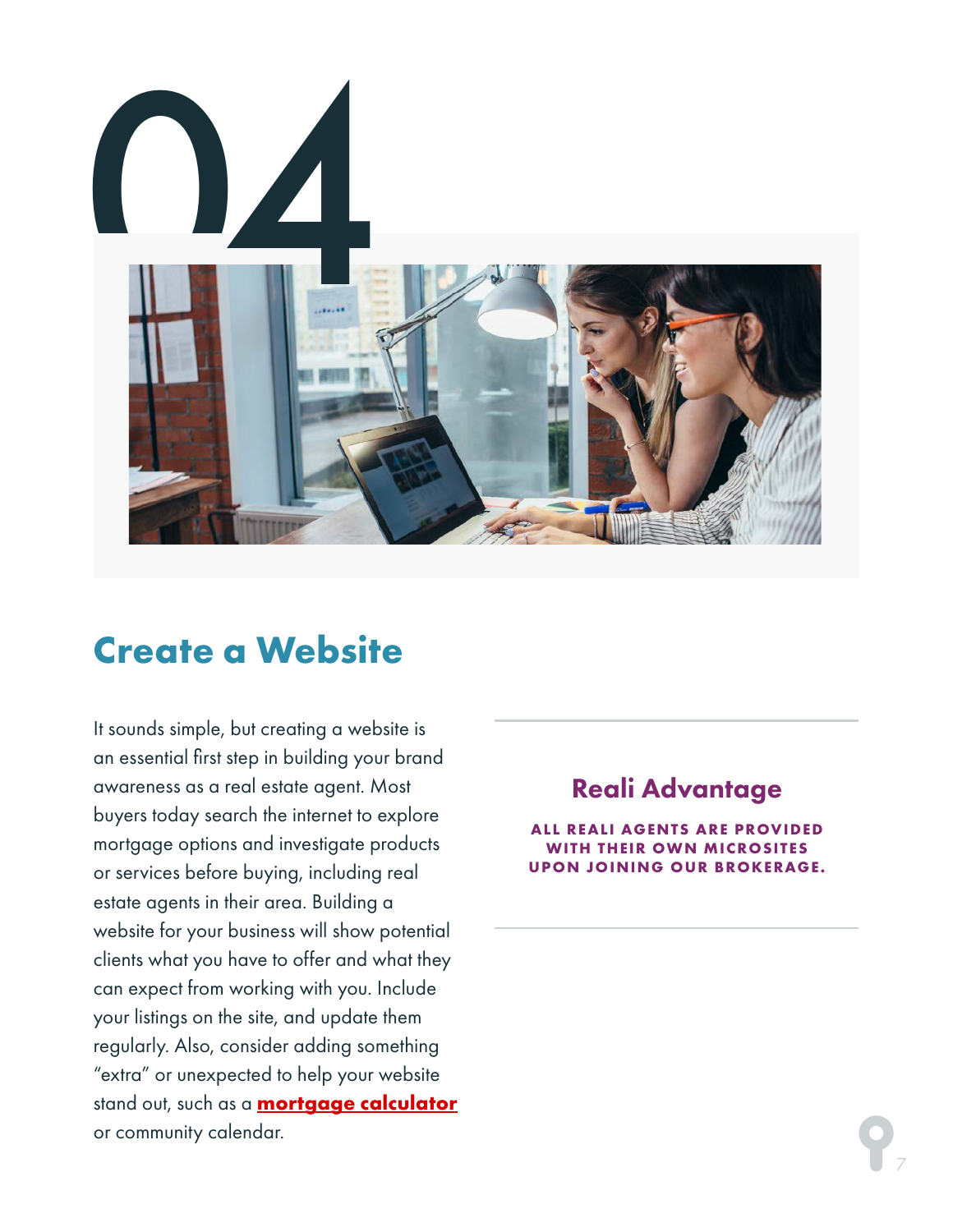

### **Build a Blog**

Another great tactic to help you generate qualified leads is building a blog and creating SEO-optimized custom content. This helps to ensure that your posts show up in search results, bringing in new prospects and leads.

Tools like **[Google Analytics](https://analytics.google.com/analytics/web/provision/#/provision)** can help you learn exactly what keywords and search terms your prospects are searching for, and then you can build strong content around these keywords. Ensure an easy way to navigate your main website and link to your profile pages on other sites and social media platforms so that prospects can learn more about you and your business.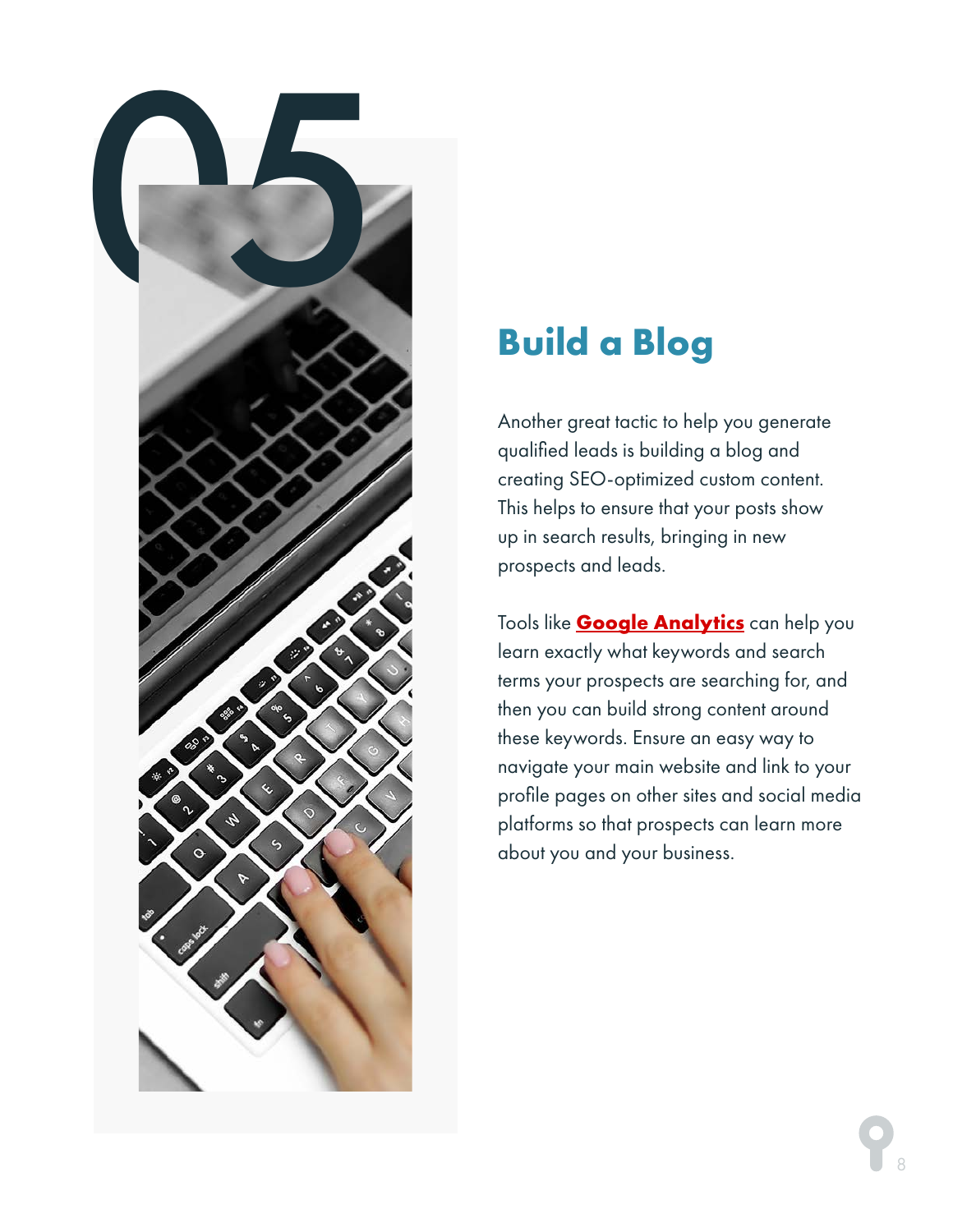

#### Reali Advantage

**WE PROVIDE PROFESSIONALLY DESIGNED REALI COLLATERAL INCLUDING DIRECT MAIL CAMPAIGNS FOR FARMING, AND A CRM WITH AUTOMATED NURTURING.** 

### **Nurture Your Leads**

Often, agents will show a prospect a few properties, then realize they weren't ready to buy and throw away their number. Don't neglect those hard-earned contacts! Continue to share new developments in the market, keep them on your email list, and maintain contact occasionally to let them know that you'd still love to help them find their new home when the time is right.